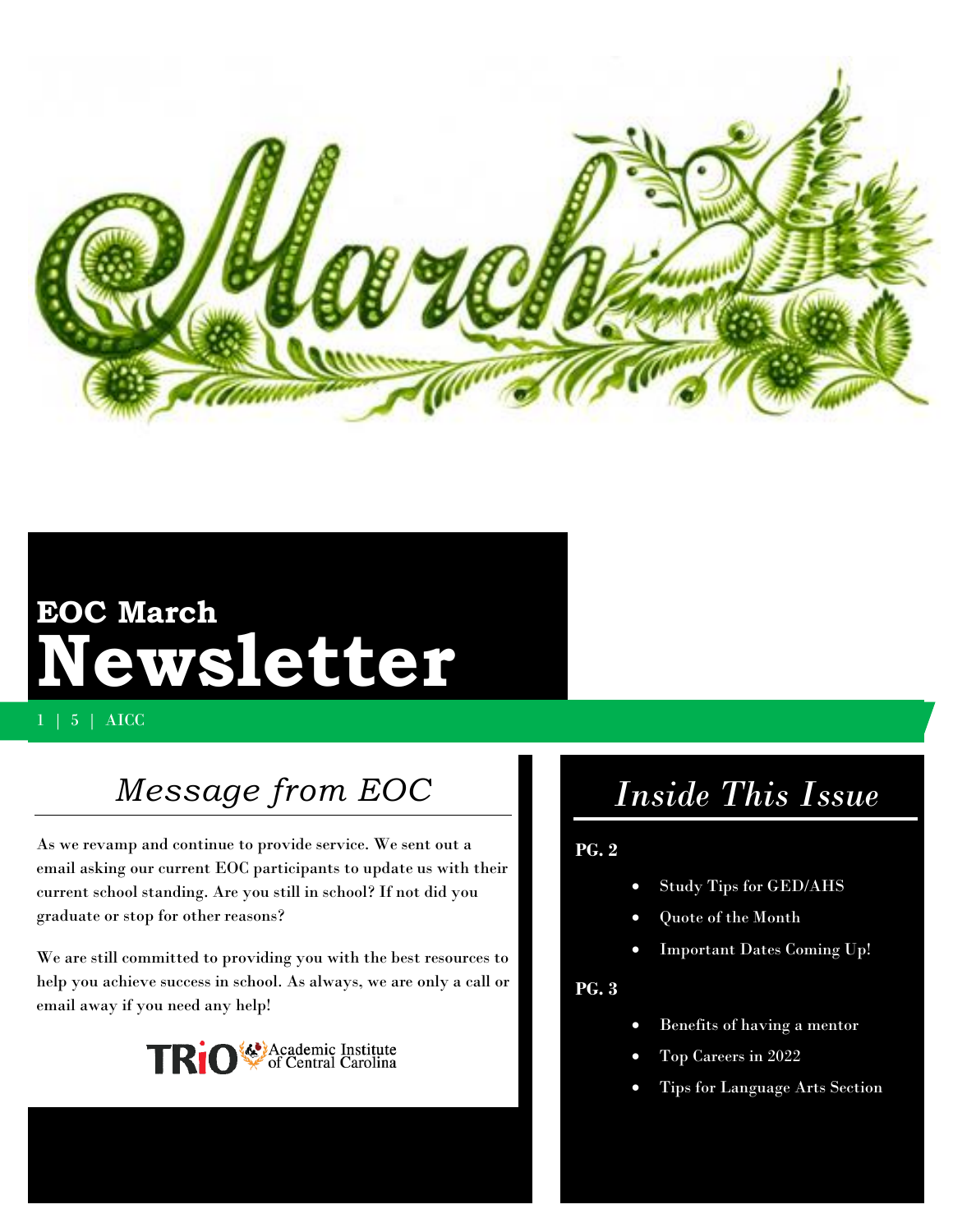### **STUDY TIPS FOR GED/AHS**

GED Testing Service provides several tips and guides to pass the GED. They have a Blog specifically for resources. All is needed is creating an account and you will have access to tips and free study guides on all topics on the test.

Emergency Financial [Assistance: Curbside -](https://www.crisisassistance.org/programs/basic-needs/emergency-financial-assistance/) Crisis [Assistance Ministry](https://www.crisisassistance.org/programs/basic-needs/emergency-financial-assistance/)



"Change will not come if we wait for some other person or some other time. We are the ones we've been waiting for." -Huey P. Newton

#### **Important Dates**

- CPCC and Gaston: Spring Break March 7-11
- CPCC: Fall and Winter Session Priority Registration April 22-29
- CPCC: First and Third Monday at 1pm, Man p Mentoring program information session.
	- o [Man Up Mentoring Information Session](https://www.cpcc.edu/events/man-mentoring-information-session)  [| Central Piedmont \(cpcc.edu\)](https://www.cpcc.edu/events/man-mentoring-information-session)
- Gaston: Last day to withdraw from second 5-week classes
- Gaston: Last day to add second 8-week classes
- Gaston: First day of third 5-week courses